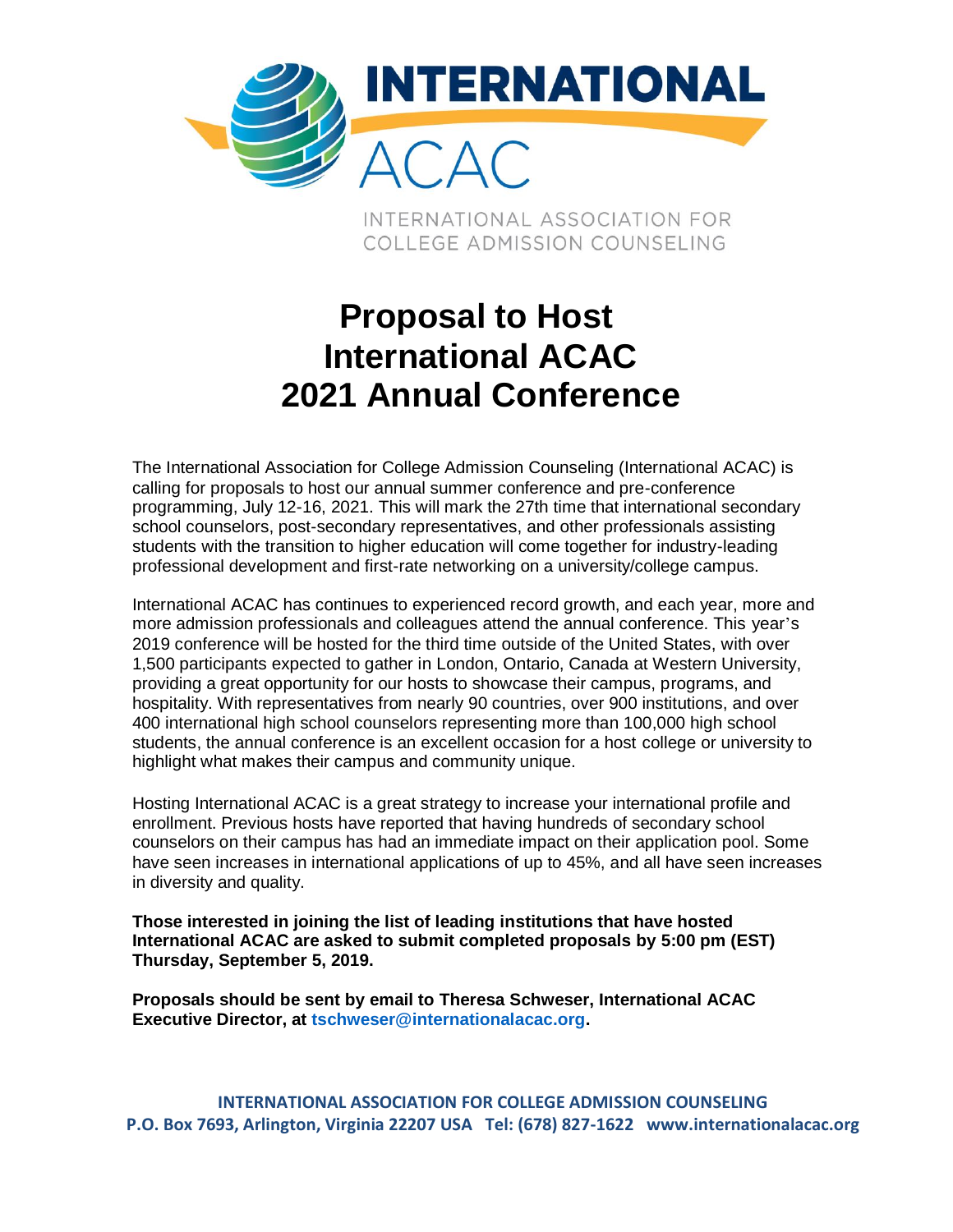

2021 Conference Schedule:

| July 10 - 12 | International ACAC Executive Board meeting              |
|--------------|---------------------------------------------------------|
| July 12 - 13 | International ACAC Institute/Pre-Conference programming |
| July 13 - 16 | Conference                                              |

#### Minimum Attendees

**International ACAC is seeking hosts that can accommodate 1,300 - 1,400 attendees for the 2021 annual conference. (If up to 1,600 can be accommodated, please detail this option in your proposal.)**

The 2021 International ACAC conference will include a multi-stream Pre-Conference Institute that will offer sessions for up to 250 attendees. The Pre-Conference Institute is held in conjunction with the conference at the host institution site for the two days (Monday and Tuesday) prior to the conference, which begins on Tuesday afternoon.

#### Complete Proposals will include:

- A. Conference Facilities Overview and Capacity
- B. Residential Hall Overview and On/Off Campus Accommodations Capacity
- C. Catering, Meals, and Reception
- D. Location
- E. Pre-Conference programming
- F. Diversity Initiative pre-conference training
- G. Global Fund Events
- H. Miscellaneous
- I. Budget(s) (Pre- and post-conference and conference)

Details outlining the above items are explained below. To prepare your institution's submission, please address the following as specifically as possible:

# **A. Conference Facility Overview and Requirements**

Please highlight the capacity of campus and, if applicable, off-campus venues proposed to be used for the conference—including auditorium or gymnasium for opening events, receptions space(s), housing. Address the minimum attendee requirement of 1,300 - 1,400 and how/if your campus can accommodate a larger number (impact on facilities, costs, etc.). \*Please note any anticipated limitations of use due to construction or other events. Describe how your conference facilities can accommodate the following requirements. Include all associated costs and fees for each service individually.

- Lecture room/auditorium to seat a minimum of 1,300 1,400
- 18 or more breakout rooms to be used for education sessions; rooms should vary in size, with a minimum capacity of 100. Please supply photos of sample rooms (include pictures of smallest and largest rooms).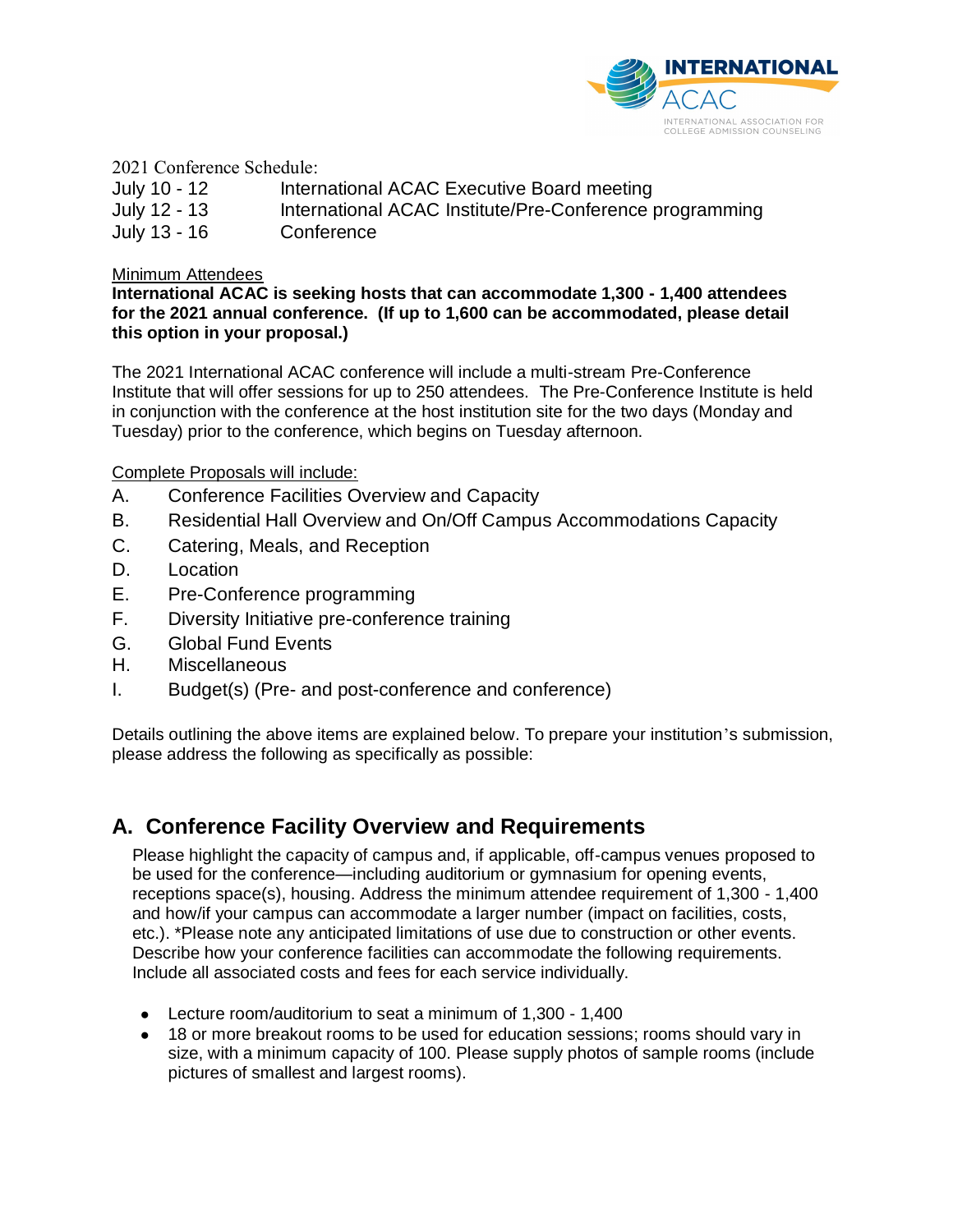

- Rooms for Pre-Conference Institute programming (up to 12 total). Rooms should accommodate 50 to 250 people; area for catering is required, as well as breakout meeting space.
- Meeting room for Diversity Initiative training (up to 4). Rooms should accommodate up to 100 people.
- Technology to accommodate presentations; such as computers, AV equipment, Internet. This includes technical staffing support throughout the week.
- An appropriately sufficient area or room to be used for high school and college/university fairs that can accommodate up to 600 institutions (shared 6-foot tables are acceptable).
- Raffle item display area and a secure storage area for raffle items.
- Exhibitor/Vendor space (up to 40) (6-foot tables for each are acceptable) in an area central to the conference proceedings.
- Wireless Internet access for the duration of the conference.

### **B. Residential Hall Overview and On/Off Campus Accommodations Capacity**

### *Include all associated per-person costs and fees for each service individually.*

- 700-1,000 single rooms (preferable). Please be very specific and identify room type (e.g. single bedroom/bath, single bedroom/shared bath, double bedroom, triple single bedroom/shared bath, etc.) along with the number of each type of room or suite in each residence hall. Please send photos of each type of proposed rooms.
- 600-900 hotel rooms in close proximity to campus. Please include distance from host campus (walking and driving times), average room rates, and available transportation to/from each hotel to campus. Hotel blocks would be available beginning Sunday evening.
- Ideally, housing would be available from Sunday through Friday for a total of 5 nights to accommodate pre-conference programming, International ACAC Board meetings, and those attendees who arrive early.
- Air-conditioning is required for on-campus used for the conference.
- Sheets, pillows, blankets, towels, and toiletries (soap, shampoo, etc.).
- After-dinner hospitality area.
- Optional athletic/workout facilities (additional fees for members).
- Parking.
- Shuttle transportation to run in a loop from campus to off-campus hotel locations throughout the days of the conference.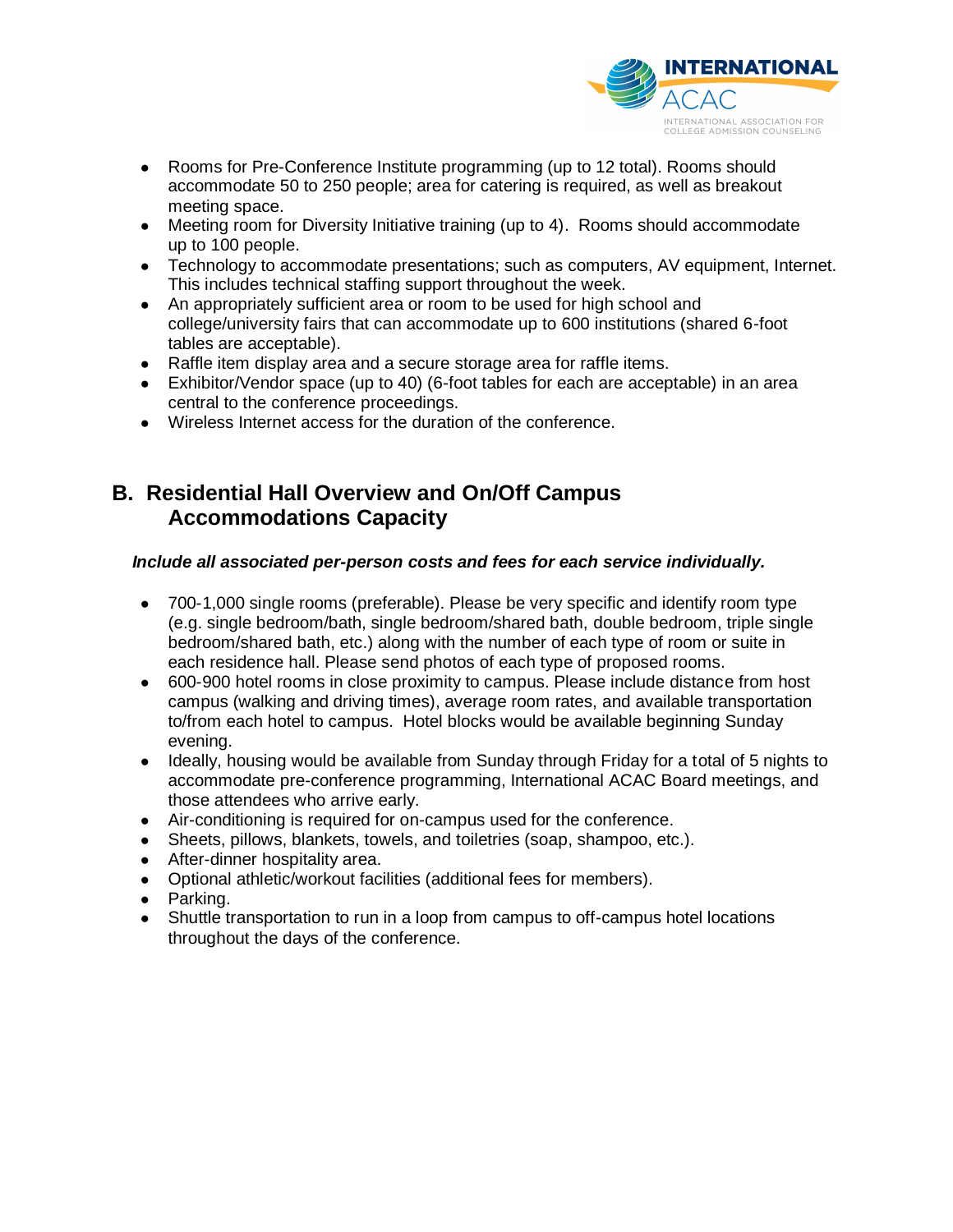

# **C. Catering, Meals, and Reception**

Please describe how your food service provider can accommodate the following requirements. Include all associated costs and fees (per person) for each service individually.

- Pre-conference meals (one lunch, one dinner)
- Tuesday evening opening reception
- $\bullet$  Full breakfasts—Monday, Tuesday, Wednesday, Thursday, and Friday for those guests who are staying in on-campus housing
- Mid-morning and mid-afternoon breaks on Wednesday and Thursday.
- Two lunches: Wednesday and Thursday.
- Three dinners: Tuesday, Wednesday, and Thursday (one night can be on-own, but preferably not the first night). Thursday dinner is part of the closing event.
- Late night event on Tuesday evening; Wednesday evening social events (dodgeball, trivia quiz, etc.) which includes food and beverages.

# **D. Location**

Please describe location of the host campus in relation to airports and other transportation hubs, as well as access to local shops, restaurants, etc.

- Location/distance (transit times) to the nearest airport(s). Please include type(s) and average cost of transportation to/from airports.
- Parking on campus for those driving (please indicate if additional cost).
- Information on the surrounding area, specifically highlighting restaurants, shops, and nightlife within walking or short taxi distance from the host institution.

# **E. International ACAC Pre-Conference Institute**

As highlighted above, the annual Pre-Conference Institute will have multiple streams from which attendees can choose, organized by International ACAC. The host campus does not need to submit curriculum, topics, or streams. We anticipate up to 250 attendees. A separate Excel budget worksheet can be found on the tabs of the budget document.

# **F. Diversity Initiative Pre-Conference Training**

2021 will mark the third year of International ACAC's Diversity Initiative. The pre-conference programming will include training for members. We anticipate up to 250 attendees for this morning working on Tuesday, July 13th. Meeting space of 4 rooms, holding 100 people each, utilizing round tables, is required along with light catering and full audio-visual support.

# **G. Global Fund Events**

The International ACAC Conference offer members three events that support the organizations' Global Fund. This includes:

● Tuesday morning Golf Scramble. The host institution should identify a local golf course for this event, and the budget should include associated costs. The Golf Scramble attracts 25 to 40 participants.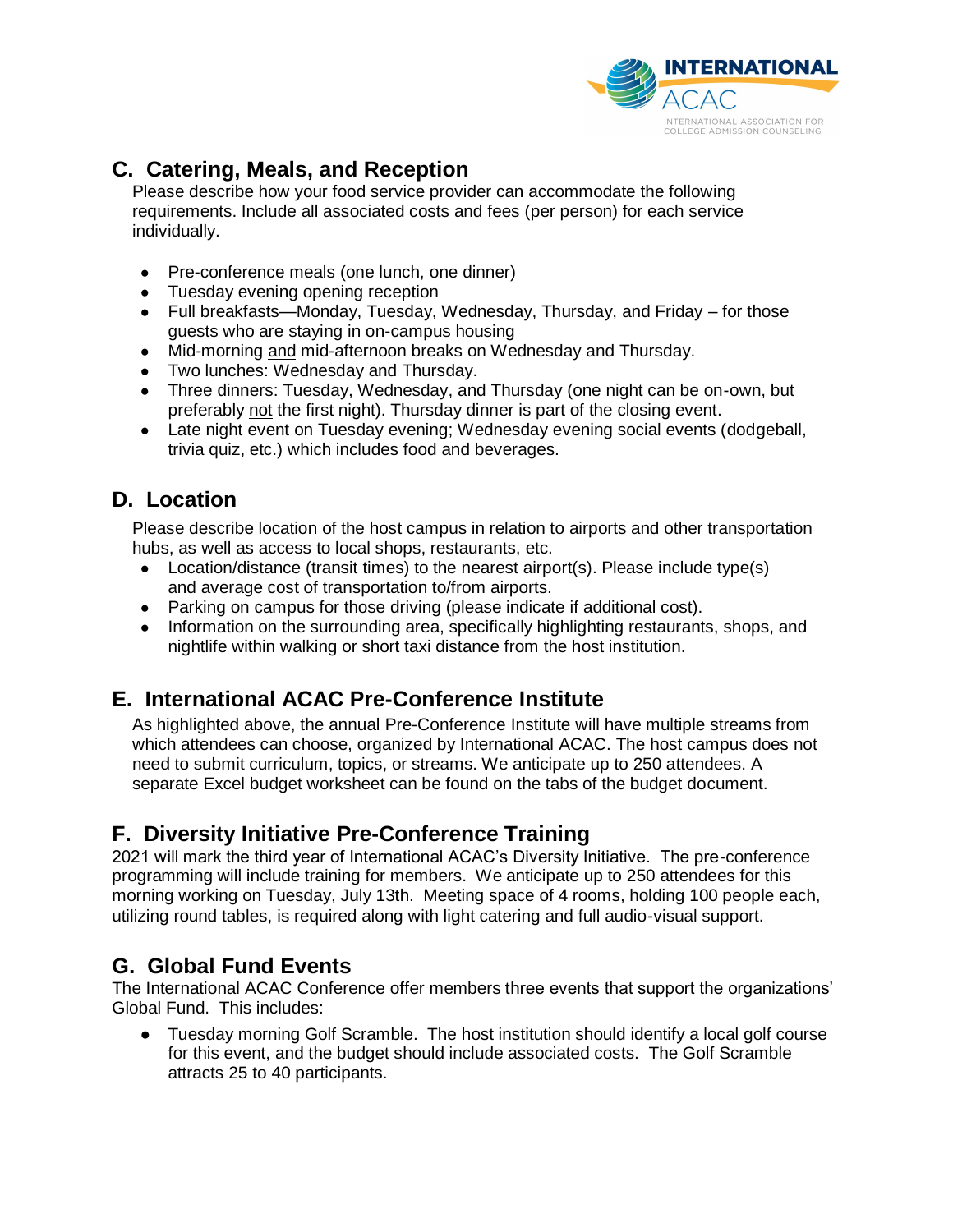

- 5K Run/Walk. This annual event draws up to 300 participants each year. Held on Wednesday morning, the host institution is asked to provide an official 5K route, timing support (chips optional), and design and delivery of t-shirts. The budget should include all costs for the event, including green fees, shuttle services, catering, etc.
- Annual Raffle. The Raffle requires indoor space for the display of raffle items, and must provide locked storage. Table display space for up to 100 items is required.

# **H. Miscellaneous**

Please describe in your proposal how you will accommodate the following requirements. Include all associated costs and fees for each service individually.

- Conference program printing (to include design, formatting, printing, and delivery).
- Conference package assembly (packages normally include items such as T-shirts, lanyards, name tags, water bottles, tote bags)
- Conference tote bag and water bottle are provided by the campus host.
- On-site registration and campus housing check-in (including staffing).
- Creating and hosting a conference website.
- Signage as needed throughout the conference. This includes way-finding signage and conference event and sponsor recognition signage.
- Accommodations, meeting space, tech support, and catering for the International ACAC Executive Board members prior to and immediately following the conference for Board meetings. Typically, the Board meets the two days prior to the conference and may meet a half-day on Friday morning.
- Security fees (sometimes charged for late-night hospitality areas).
- Host International ACAC Membership Meeting during the preceding fall NACAC Conference (food & beverage for approximately 200 people). Cost is approximately \$2,500.
- Full-page advertisement in preceding International ACAC Conference Program. Cost is \$2,000.
- On-campus Solutions Center to handle issues that may arise for conference attendees. In previous years, the Solutions Center has handled lock-outs, maintenance issues, forgotten items like toothbrushes and soap, and has provided extra supplies such as toilet paper and trash bags, among other things. It is generally staffed 24-hours/day throughout the conference and pre-conference.
- Provide walking times from space to space on your campus. Please give distance and minutes to the best of your ability.

# **I. Budget**

The budget submitted with your narrative is a critical piece of the proposal. Please use the attached budget document to prepare and submit your proposal.

- Please ensure that all anticipated costs are documented, providing a per-person breakdown when appropriate.
- Please note that the average per-person cost quoted to International ACAC by host institutions for previous conferences has been between \$250-\$300 per person. Preference will be given to bids that offer the highest quality experience at the lowest per-person cost. Note that International ACAC charges delegates a registration fee that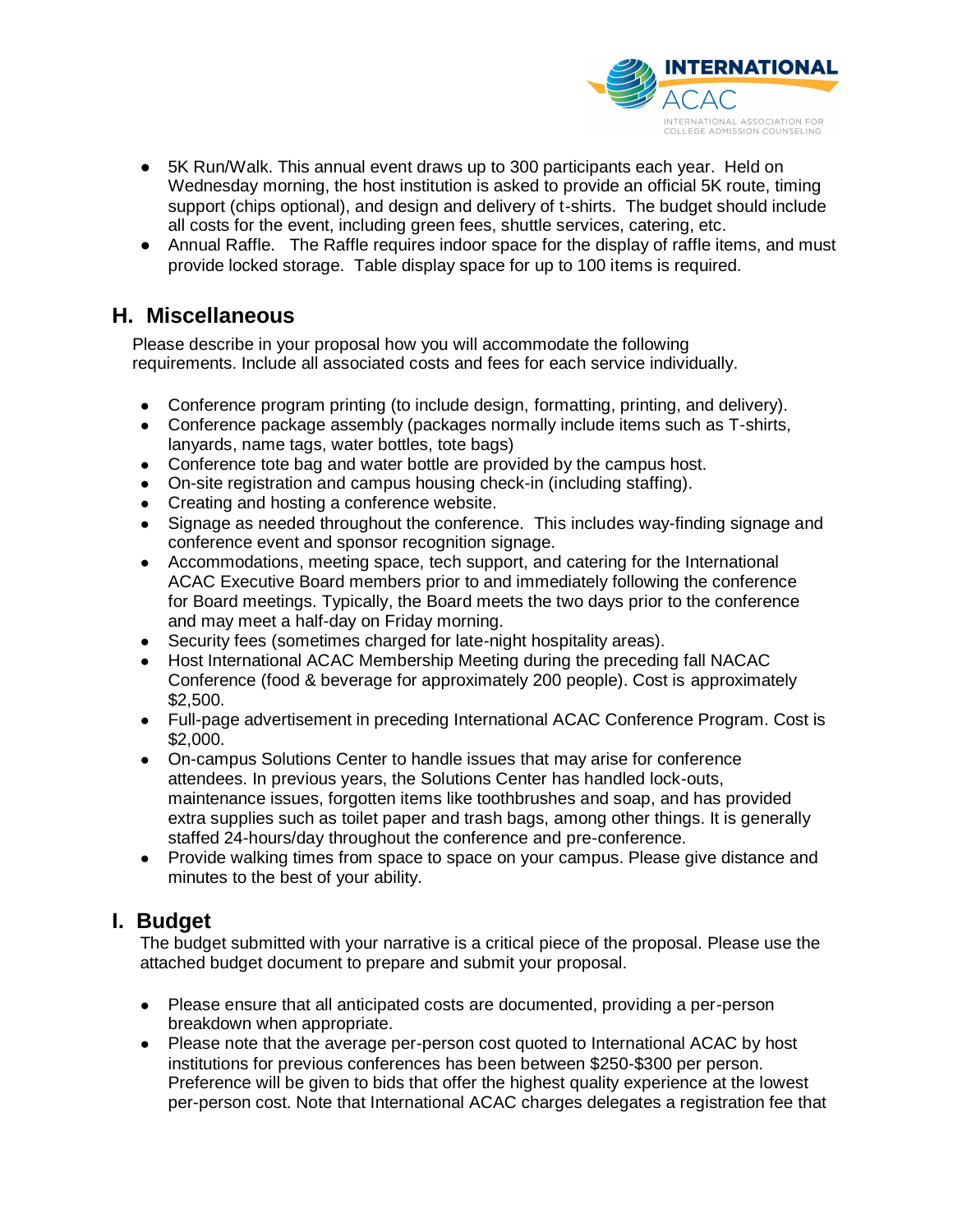

allows for revenue for the Association, and International ACAC expects to realize a profit from this conference, i.e. if the per-person cost is \$285, International ACAC may charge \$400 per person to realize revenues for the Association. This is the largest source of revenue for the Association. Proceeds from the conference contribute to covering the annual operating expenses for International ACAC.

- Keep in mind that the conference registration fees will cover many of the expenses.
- Please note, the host institution typically provides a significant measure of tangible financial support for the conference. For the 2020 proposals, we are requesting a minimum contribution of \$50K. This matches similar funds that past successful bids have contributed in recent years.
- What is the rain contingency plan, and what are the costs associated with this?
- International ACAC is responsible for identifying sponsors (such as other member institutions, national, and international sponsors). Sponsorship is a key factor to ensure that the conference does not operate at a loss. The host institution may choose to find additional local sponsors, such as local businesses, to help underwrite their costs. It is expected that International ACAC and the host institution will work collaboratively in these discussions.

# **Please make sure you address the following questions in your budget reply:**

- General conference charges (on a per-person basis).
- Transportation costs to any off-campus site.
- Will other offices on your campus be charging for services provided, such as a publications office assisting with the program, or a buildings and grounds office doing setup for the College/High School Fairs?
- Will there be rental charges, such as the tables (@300) for the Fairs?
- Have you included all costs for event space, equipment, custodial services, labor costs, and facilities (including tables, chairs, linens, etc.)?
- How will meals be charged? Will a count be taken, and will we be charged for each person eating a meal?
- Have you budgeted for the Global Fund Events, including the Golf Scramble, 5K Run/Walk, and annual Raffle?
- Will alcohol and beverages be charged on a consumption basis (i.e. number of bottles of wine/beer/soda) consumed cumulatively? International ACAC has instituted a policy of utilizing drink tickets for Tuesday late-night and Wednesday evening activities (2 tickets per-night are provided to each registrant. The host institution will be required to provide a system for attendees to purchase additional tickets at each event; special campus licensing may be necessary.
- Are there any other expenses your college/university charges for a conference?
- Are there any local taxes or otherwise we would have to consider?
- If your institution is not located in the US, what conversion rate will you be using for billing?

Please note that if selected as a host, the Memorandum of Understanding will include a warranty clause that ensures the venues at the time of proposal are the same as those used at the time the conference is held. In addition, please note there will be terms prohibiting